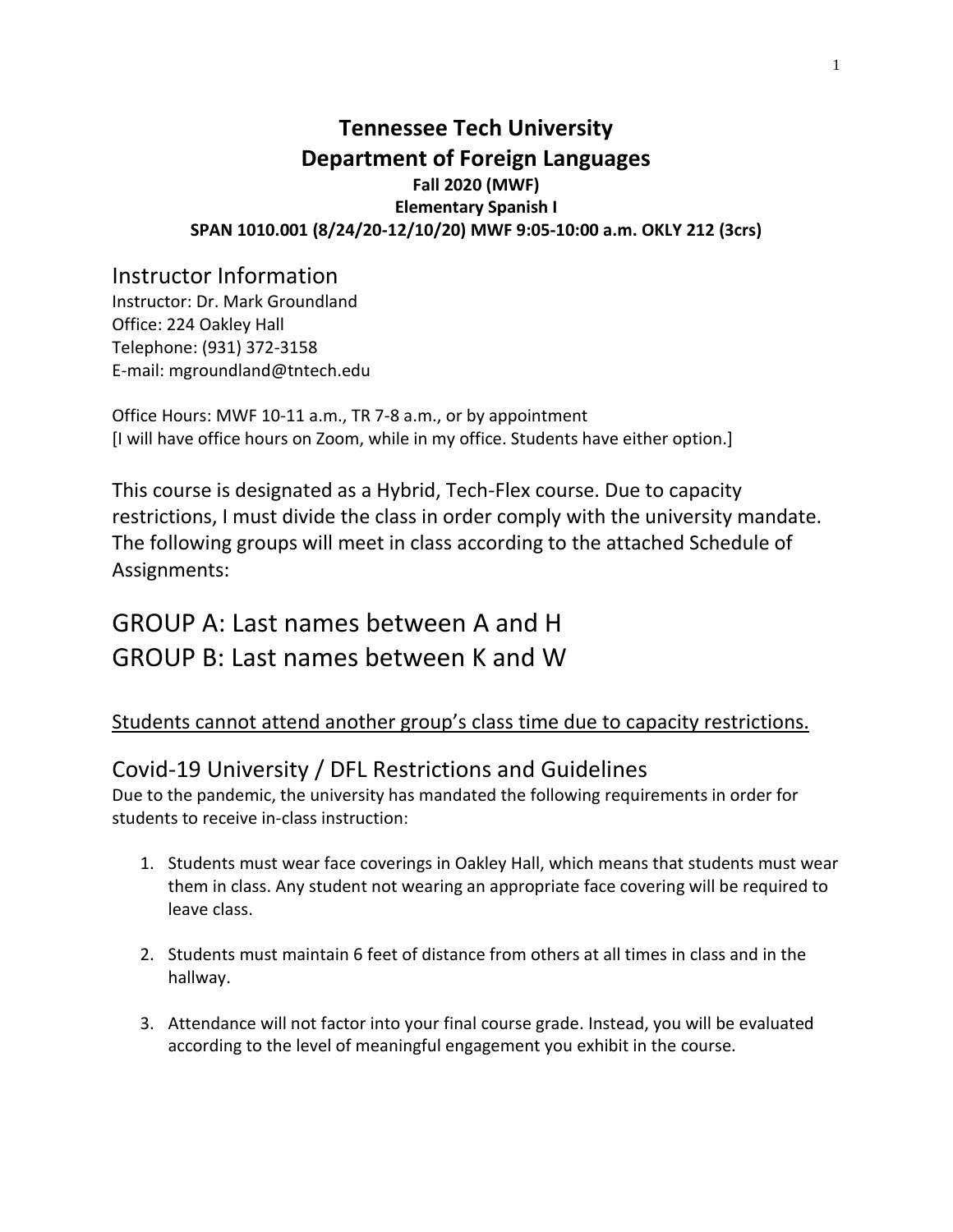- 4. Tech has reduced the capacity of classroom occupancy to 50%, which means only 12 students may be present in the classroom at any time.
- 5. Once the class is over, leave in an orderly fashion and do NOT linger in the hallway. If you have a question and there is not time to answer questions at the end of class, please e-mail me your question or concern.
- 6. Students must always walk on the right-hand side of hallways to maintain social distancing.
- 7. Please note that if a class is held online (designated as "casa" in the course schedule), I will be available in our classroom at that time for those who need extra instruction. I must adhere to the occupancy requirement though, and will only allow 12 students at a time in the class. If no one appears at the beginning of the scheduled class time, I will be in my office and will enthusiastically return to the classroom to help my students.  $\odot$
- 8. Although students are allowed access to Oakley Hall's Euro-Café (OKLY 217), the room's capacity is severely limited. Therefore, it is requested that students arrive as close to the beginning of class as possible to avoid lingering within the building as they wait for their courses to begin.
- 9. A student displaying any symptoms of COVID-19 is expected to self-quarantine immediately, in an off-campus residence if possible, and call Health Services at 931-372-3320 to arrange for medical care and/or COVID-19 testing or to seek medical care and/or COVID-19 testing off campus.
- 10. A student awaiting the results of a COVID-19 test will be required to self-quarantine, in an off-campus residence if possible, until the results are reported.
- 11. Students who test positive for COVID-19 must remain in quarantine, in an off-campus residence if possible, until Health Services releases the student to return to class.
- 12. Students will direct all requests for excuses for class absences related to COVID-19, regardless of where the COVID-19 testing is performed, to Health Services.
- 13. Based on Health Services' recommendations, Student Affairs will provide notifications to faculty members of student absences and the expected length of the absence. No health related information may be released in this notice.

# Course Information

**Prerequisites** None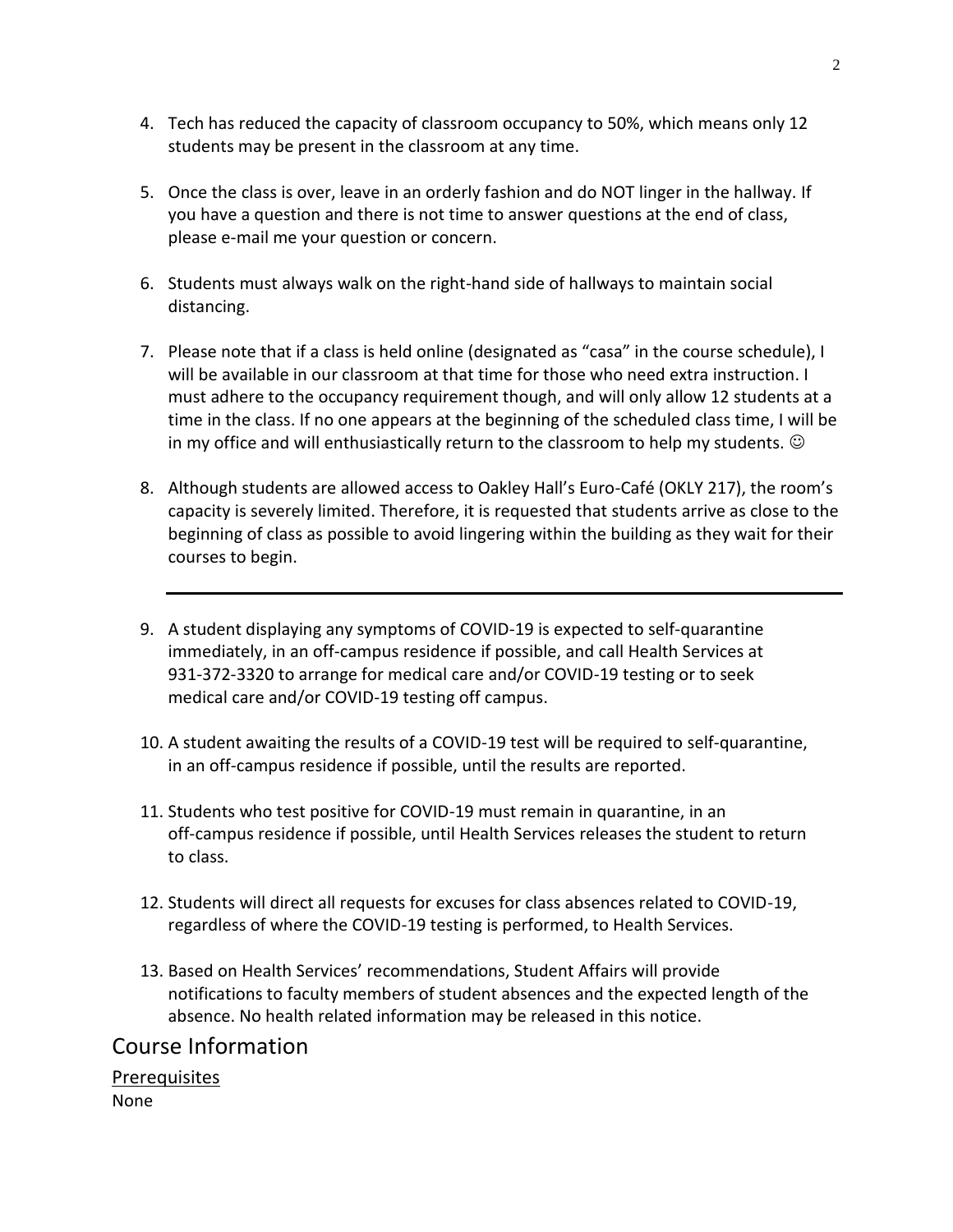### Required Texts

- Blanco, José A. and Philip R. Donley. Vistas: Introducción a la lengua española. 6<sup>th</sup> ed. Boston: Vista Higher Learning, 2020.
- Online Maestro WEB-SAM account that accompanies Vistas (6<sup>th</sup> edition). The passcodes are included if you buy the text NEW. If you buy the text USED, your passcodes for WEBSAM are sold separately in the bookstore. You may also purchase access to WEB-SAM online by going to [Online Store.](http://vistahigherlearning.com/store/tntech.htm/)

### Also Recommended

Three-ring notebook for 81/2 by 11" paper size in which all papers are to be kept in chronological order, with six divisions labeled:

- 1. Apuntes (notes) y Ejercicios en clase: This section is for notes written in and outside of class and for exercises done in class
- 2. Hojas de la clase (Papers from class): This section is for extra papers distributed by your professor in class.
- 3. Cultura (Culture): This section is for notes taken in and outside of class on different cultural elements of the Hispanic World as well as your own comparisons of them to North American culture.
- 4. Exámenes (Exams): All of your exams are to be placed in this section.
- 5. Vocabulario (Vocabulary): This section is for vocabulary learned in and outside of class. The student should make thematic categories for the vocabulary words, not randomly write them out.
- 6. Verbos (Verbs): The student is expected create divisions in which he/she should conjugate regular (-ar, -er, -ir) verbs, irregular verbs, and stem-changing (e $\rightarrow$ ie,  $\circ \rightarrow$ ue, e $\rightarrow$ i) verbs as they are learned in class.

### Recommended Resource

Spanish / English dictionary

# Course description

SPAN 1010—Elementary Spanish I (Lec. 3. Credit 3.)

Essentials of Spanish, developing listening and reading comprehension, oral and written communication, and cultural understanding. Students may enroll in SPAN 1010 or SPAN 1015, but not both. Native speakers of Spanish may not take this course.

# Student Learning Outcomes

Upon completion of this course, students will be able to ask and answer personal questions in the present, and communicate effectively in the following contexts: the university, the family, and in a travel environment. Furthermore, students will learn an appreciation for Hispanic cultures.

Upon completion of this course, students will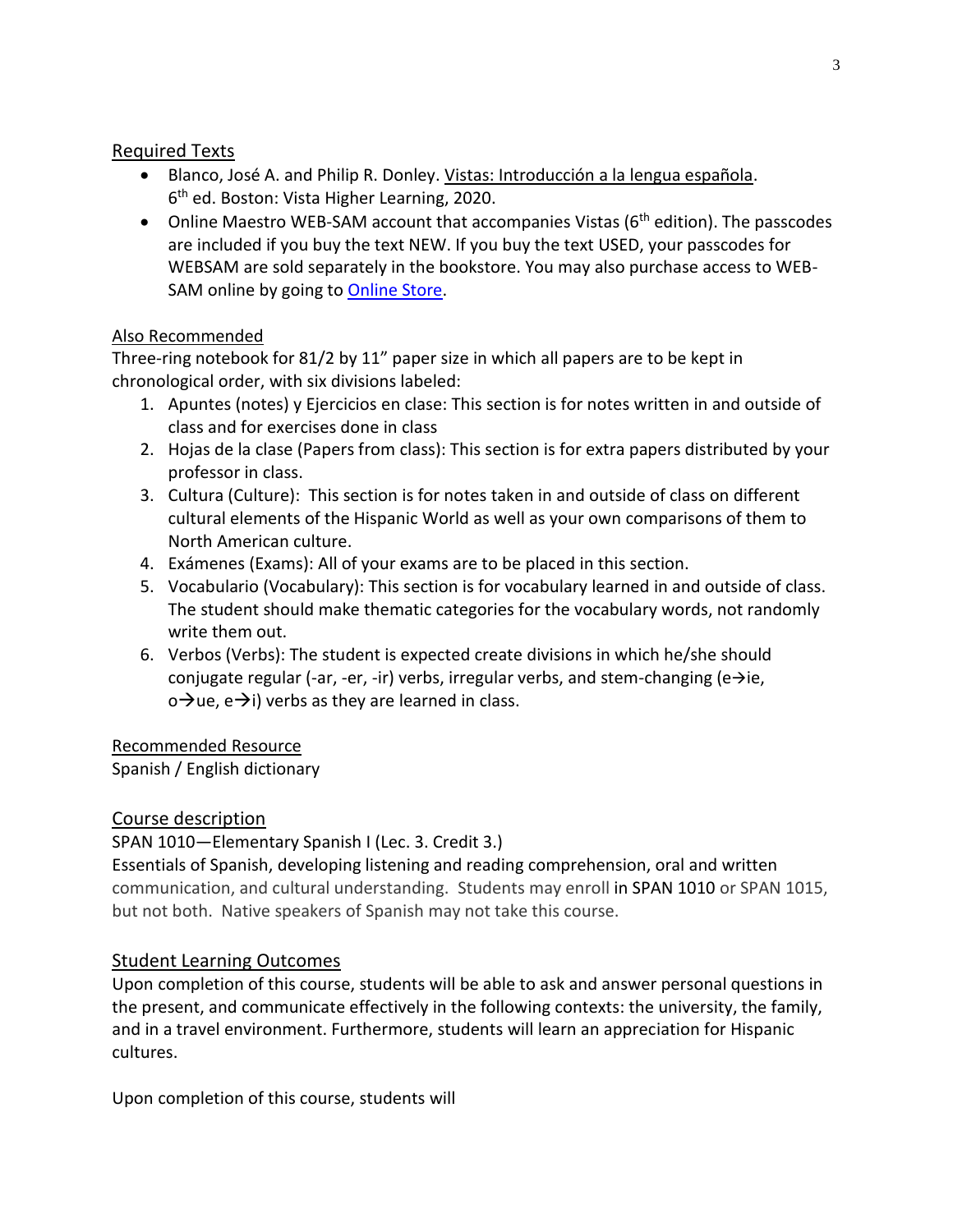- Understand most written and spoken Spanish selected for beginning learners [Communication: Interpretive (Listen, Read/View)];
- Speak and write in simple sentences with minor grammatical errors that do not impede communication [Communication: Interpersonal (Speak, Write, Listen)] [Communication: Presentational (Speak, Write, Listen)];
- Speak with pronunciation sufficiently accurate so as not to impede communication [Communication: Presentational (Speak, Listen, Read/View)];
- Ask and answer oral and written questions related to familiar topics, such as personal information, school, careers, family, actions, and daily activities [Communication: Interpersonal (Speak, Write, Listen, Read/View)];
- Describe people, places, and things in the present [Communication: Presentational (Speak, Write, Listen, Read/View)];
- Converse on an elementary level, observing basic courtesy requirements and social demands of the culture [Communication: Interpersonal (Speak, Listen, Read/View)]
- Understand the diverse culture of the Spanish-speaking world and describe some of its basic geographical facts [Cultures (Relating Cultural Products to Perspectives)].

### Methodology

The course is taught using the communicative approach, within the confines of its hybrid structure. This means that we USE the Spanish studied by the students at home in meaningful, real-life contexts in the classroom. A variety of teaching techniques and formats are employed to optimize the students' use of Spanish in class, such as TPR (Total Physical Response), group work (involving conversations, role playing, and grammar and vocabulary exercises), audio and visual exercises, brief grammar reviews, cultural explanations, and assigned work from the online Website.

This is a Spanish language course. The professor and the students will speak only Spanish in class.

# Topics

A detailed listing of vocabulary and grammar topics can be found in the Schedule of Assignments at the end of this syllabus.

# Evaluation

The following grade criteria will be used to determine the final grades for this course: A: 90-100 B: 80-89 C: 70-79 D: 60-69 F: 59 and below

GRADING BREAKDOWN: The course grade will be determined as follows: (2) Exams = 40% WEB-SAM online activities / other homework = 19%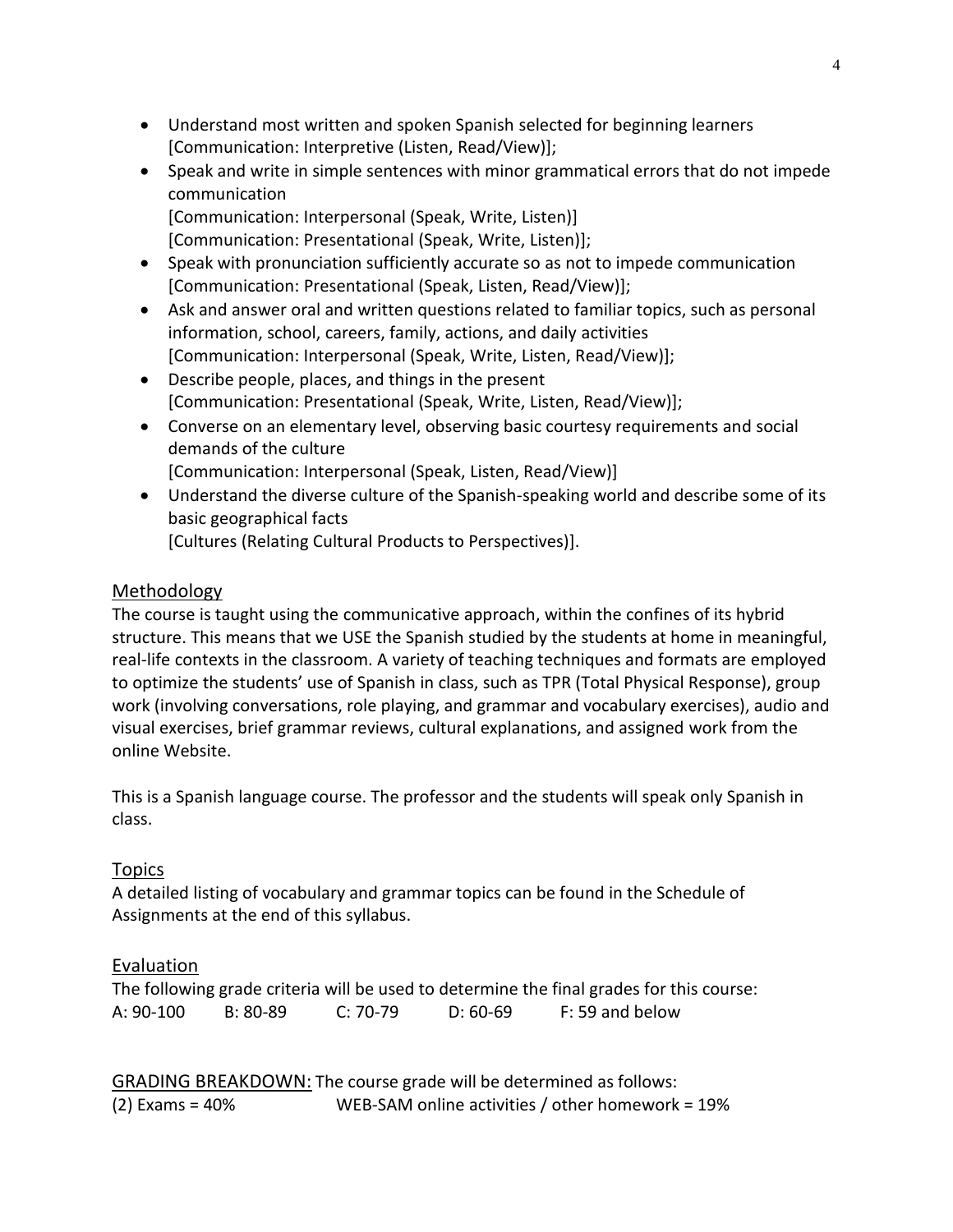(3) Participation =  $15\%$  (2) Compositions =  $6\%$ Final exam = 20%

#### Exams

Each 55-minute exam will cover all assigned material and will be given as indicated in the course calendar.

#### Participation

Each student is expected to participate **actively** in each class and to keep up with the online homework in Web-SAM. There are three (3) participation grades, each given with the graded exam. See explanation sheet on grading participation. The participation grade assigned to each Web-SAM assignment will be calculated according to the student's timely completion of these assignments.

#### WEB-SAM online activities / Other homework

Your instructor will assign homework almost daily from the online WEB-SAM system. It is essential that students review, correct, and understand their mistakes; this process is an essential one when learning any subject. Students must complete the exercises in a timely manner, according to the attached class calendar.

### **There is a question box within the system for you to use. Students are encouraged to ask their questions or state their concerns within the feedback box in Web-SAM.**

It is best NOT to use Explorer, but rather Mozilla or another search engine.

The Lab Manual section of WEB-SAM is crucial because it offers the students listening and speaking exercises outside of the classroom. Students must complete the exercises in a timely manner, according to the attached class calendar. If the professor discovers that the student has recorded nothing on any recording exercise, s/he will receive a 0 for the assignment.

Students will receive a grade for the overall Work Book section of WEB-SAM activities and a separate grade for the Lab Manual section every week. See calendar. Students will receive full credit when scoring a 60 or above in each exercise.

Pop quizzes will be given at the instructor's discretion and calculated into this section of the grades.

#### **Compositions**

Each composition—there are two (2) during the semester—must be submitted by the due date and typed (using a computer) and double-spaced. Students will know the topic at least one week in advance. Students must do their own work. If the level is clearly above the student's written capabilities, the student will not receive credit for the composition.

#### Final exam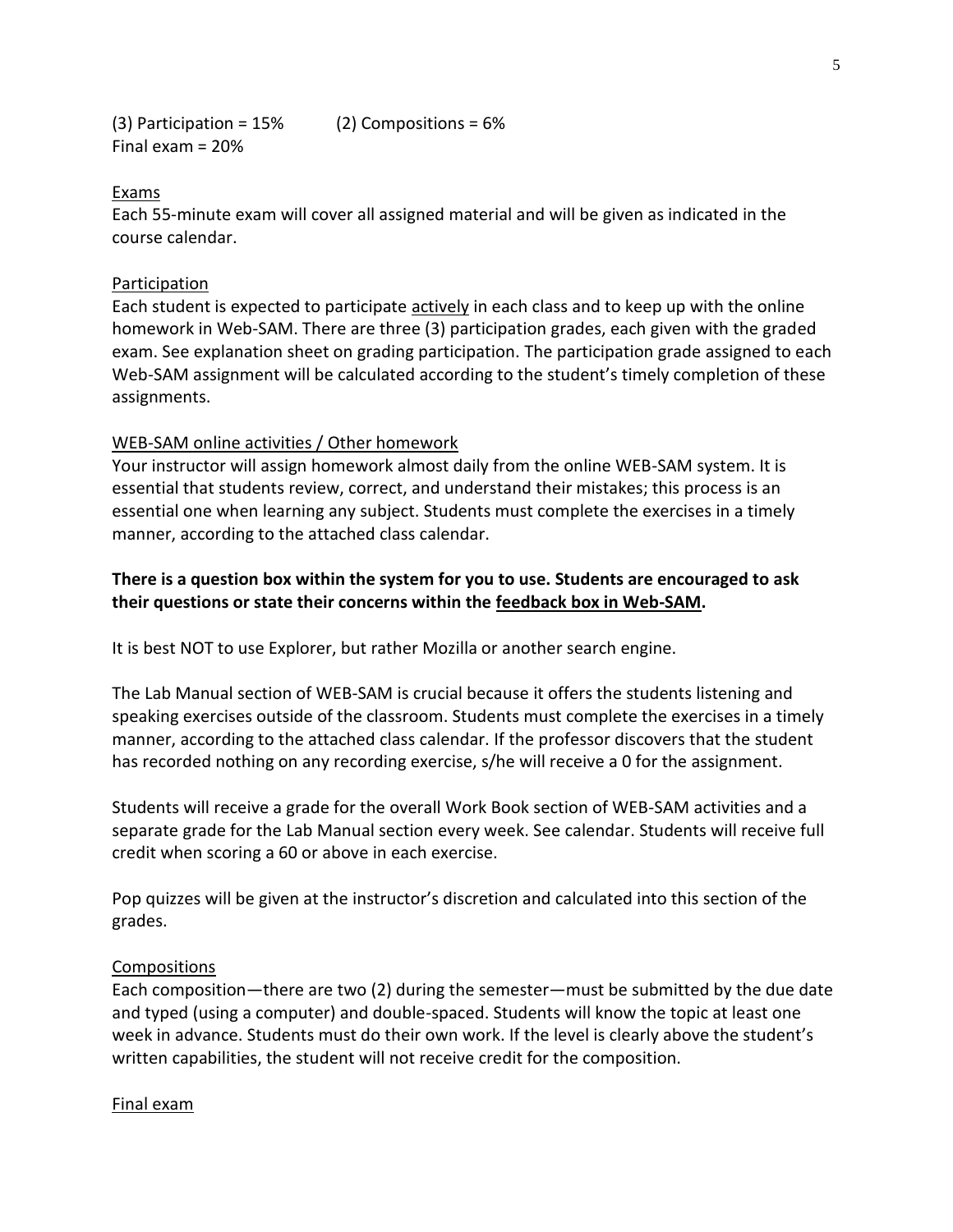The final exam will cover all material learned during the semester, with a special emphasis on Lección 5.

### University Plagiarism Policy

**"Plagiarism.** When you use (for example, quote or even summarize or paraphrase) someone else's media, words, data, ideas, or other works, you must cite your source. You should be especially careful to avoid plagiarizing Internet sources (for example, e-mail, chat rooms, Web sites, or discussion groups). It does not matter whether you borrow material from print sources, from the Internet, from on-line data bases, or from interviews. Failure to cite your source is plagiarism. Students who plagiarize may receive an "F" or a "0" for the assignment, or an "F" for the course" (*TTU Student Handbook*)

### **Attendance**

Attendance is mandatory in this course. While attendance will not be calculated into your grade this semester, it is still extremely important to attend class and complete your online assignments in a timely manner. Students will likely be successful if they regularly come prepared to class. The opposite is also true…

An excused absence is one that occurs due to illness, injury, or death in the student's immediate family. The student must verify these circumstances with official letters as soon as they return to class. No excuses will be accepted one week after the circumstance occurred.

Please note: If you are participating in any university-sponsored event in which you must be absent from class, an official letter from a Tech faculty or staff member must list these dates and be presented to the professor at the beginning of the semester.

### Course Requirements

A serious commitment to the study of Spanish is expected from each student. Students must promptly complete assignments **BEFORE** class. Punctuality and speaking Spanish in class are expected and required.

Please note that the classes are conducted almost entirely in Spanish.

### Student Conduct

The Department of Foreign Languages aims to provide an optimum learning environment in its classes. Students must also be responsible to meet this end. Therefore, we require that:

- All cellular phones be turned off during class,
- Students be respectful of the professor and their fellow students,
- And, finally, students must arrive on time and leave at the end of the class.

Any deviations from these minimum expectations will result in the lowering of your class participation grade, and, if irresponsible behavior should continue, your final grade may be affected.